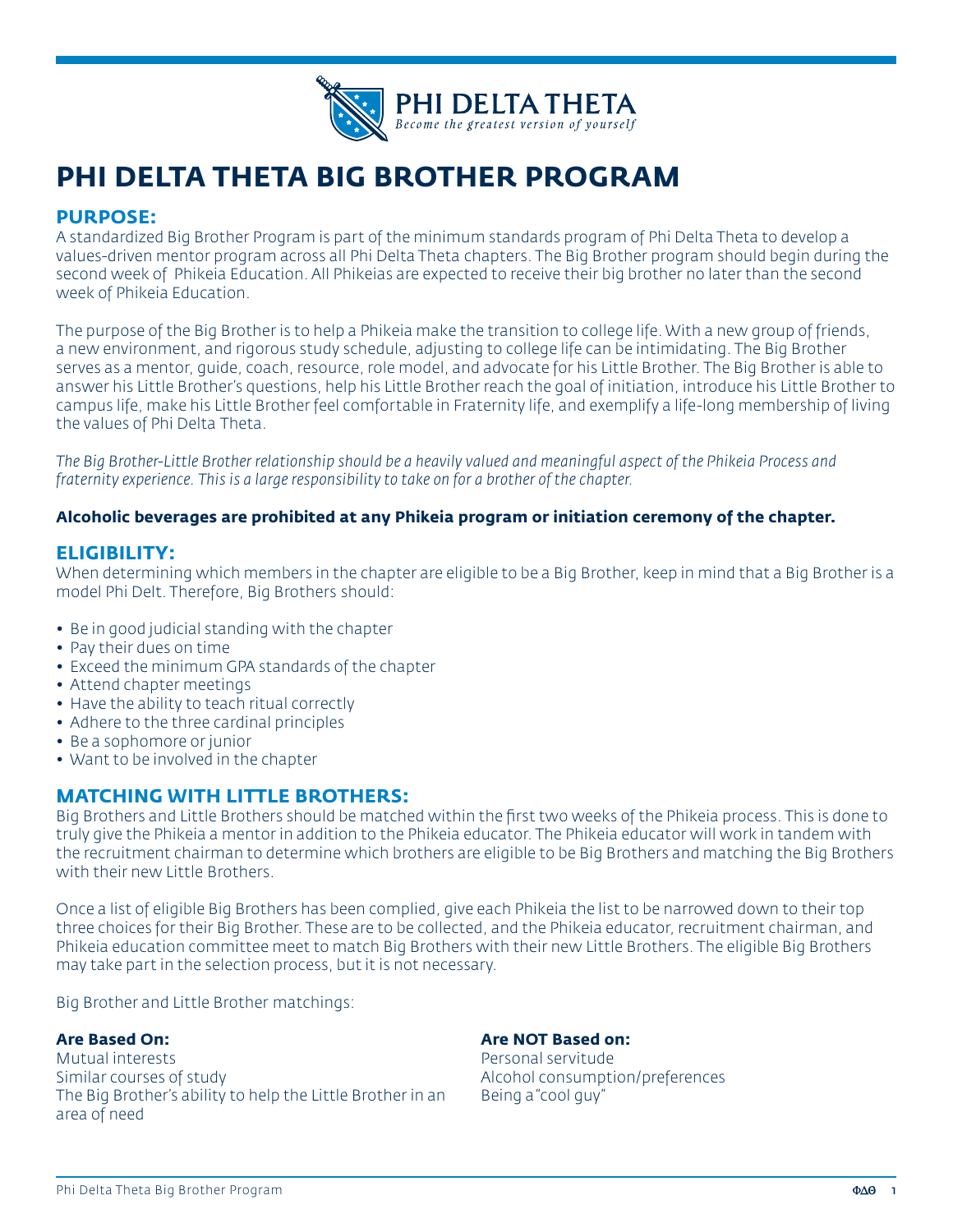

# **TIMELINE OF EVENTS:**

- **1. Induction:** At the end of recruitment, Phikeia are given a bid and go through the induction ceremony.
- **2. Big Brother Orientation:** Potential Big Brothers go through an orientation led by the Phikeia educator, president, and a CAB member. Here, Big Brothers are educated on the responsibilities of the Big Brother-Little Brother relationship.
- **3. Phikeia Process Begins:** Within the first two meetings, the Phikeia class should be given the opportunity to create a list of three to five brothers who they would want to mentor them as a Big Brothers.
- **4. Big Brother Ceremony:** The Phikeia educator, recruitment chairman, and possibly a Pallas Committee/ Education Committee pairs Big Brothers with Little Brothers based on selection criteria. The Phikeia are then paired with Big Brothers at the Big Brother ceremony.
- **5. Big Brother Programming:** During the Phikeia process, the Big Brothers meet with Little Brothers on a weekly basis to discuss the process, classes, and transition into college.
- **6. After Initiation:** It is the Big Brother's responsibility to maintain a relationship with his Little Brother throughout college and beyond. Phi Delta Theta is a lifelong brotherhood, and the Big-Little relationship is a special Bond within the Bond that all Phi Delta Theta members have with one another.

# **ORIENTATION:**

A model Big Brother orientation meeting should be held before the Big Brother ceremony, so Big Brothers are comfortable in their knowledge of the responsibilities.

An example meeting would go as follows:

| <b>Theme</b>  | <b>Time</b> | <b>Activity</b>                                                                                                                                                                                                                                                                                                                                                                                                                                                                                                                                                                                                                                                                                                                                                                       | <b>Presenter</b>                                                                                                                      | <b>Materials</b>                                                                                                                                                                                                                                           |
|---------------|-------------|---------------------------------------------------------------------------------------------------------------------------------------------------------------------------------------------------------------------------------------------------------------------------------------------------------------------------------------------------------------------------------------------------------------------------------------------------------------------------------------------------------------------------------------------------------------------------------------------------------------------------------------------------------------------------------------------------------------------------------------------------------------------------------------|---------------------------------------------------------------------------------------------------------------------------------------|------------------------------------------------------------------------------------------------------------------------------------------------------------------------------------------------------------------------------------------------------------|
|               |             | Introduction 20 min. 1. Review the Phikeia program.<br>2. Hand out all Phikeia requirements for<br>initiation. Explain how a Big Brother will help<br>with each one.                                                                                                                                                                                                                                                                                                                                                                                                                                                                                                                                                                                                                  | Phikeja educator                                                                                                                      | 1. Printed or<br>electronic copies of<br>Phikeia Program.<br>2. Checklist of<br>requirements<br>for initiation.                                                                                                                                            |
| <b>Values</b> |             | 45 min. 1. Group activity: Big Brothers set expectations<br>and responsibilities.<br>a. Explain what "To do what ought to be done"<br>means as a Big Brother.<br>b. Use this program to start a list<br>of responsibilities.<br>2. Review discipline procedure of Big Brothers<br>and Phikeia.<br>3. Discuss activities to do as Big-Little pairs.<br>a. Create a list of green, yellow, and red<br>light activities:<br>b. Green: brother dinners, family-tree feud,<br>study sessions, video games, workouts,<br>sports<br>c. Yellow: Explain how many green light activities<br>can be yellow by one inappropriate action.<br>d. Red: forceful alcohol consumption,<br>paddling, hazing activities<br>4. Review Phi Delta Theta, FEA, University, and<br>state policies on hazing. | 1. Phikeia<br>educator and<br><b>CAB</b> member<br>2. Phikeia<br>educator<br>3. Phikeia<br>educator<br>4. CAB member<br>and president | 1. All activities that<br>follow will benefit<br>from a chalkboard,<br>whiteboard, or<br>flipchart paper to<br>take notes on.<br>2. All Big Brothers<br>should be keeping<br>notes on their action<br>items, goals, and<br>responsibilities that<br>follow |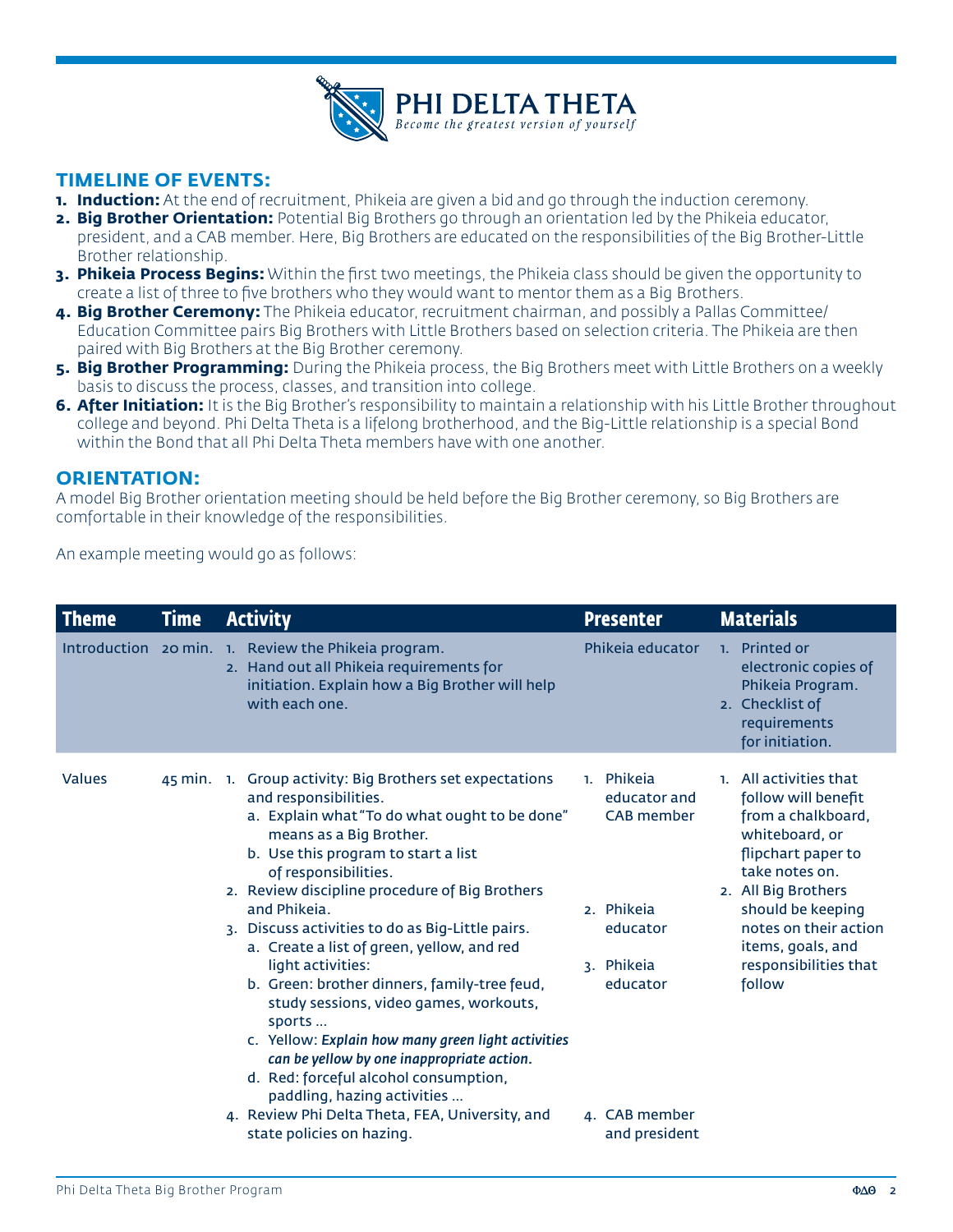

| <b>Theme</b> | <b>Time</b> | <b>Activity</b>                                                                                                                                                                                                                                                                                                                                                                                                                                                                        | <b>Presenter</b>                                    | <b>Materials</b> |
|--------------|-------------|----------------------------------------------------------------------------------------------------------------------------------------------------------------------------------------------------------------------------------------------------------------------------------------------------------------------------------------------------------------------------------------------------------------------------------------------------------------------------------------|-----------------------------------------------------|------------------|
| Execution    |             | 15 min. 1. Separate into seven groups (if a small group,<br>do this individually and come together at the<br>end).<br>2. Each group gets a sentence of the<br>Phikeja Oath.<br>3. Answer the following questions concerning<br>that line:<br>a. What does this line mean as a Phikeia?<br>b. What does this line mean as a brother?<br>c. What does this line mean in the<br><b>Big-Little relationship?</b><br>d. What can I do to ensure my Little is<br>accountable with this line? | <b>Group activity</b><br>led by Phikeia<br>educator |                  |
| Plan         |             | 10 min. 1. Discuss the following question: "How will you<br>help your Little Brother become the greatest<br>version of himself?"<br>2. Discuss common concerns that Phikeia will<br>have. Discuss: "How can a Big Brother foster<br>good communication? How can a Big Brother<br>help with these Issues?"                                                                                                                                                                              | Phikeja educator                                    |                  |
| Closing      | $10$ min.   | Questions and closing thoughts.                                                                                                                                                                                                                                                                                                                                                                                                                                                        | <b>Group discussion</b>                             |                  |

# **RESPONSIBILITIES & REQUIREMENTS:**

**1. Model the way for your Little Brother:** grades, attendance, attitude, as well as actions all help your Little Brother see what it means to be a good Phi.

#### **2. Attend the following:**

- a. Big Brother orientation.
- b. Big Brother ceremony.
- c. Any Big Brother scheduled event.
- d. A one-on-one weekly meeting with your Little Brother.

# **3. Follow up and ensure that your Little Brother:**

- a. Is up-to-date on his financial obligations.
- b. Attends all classes.
- c. Meets all requirements for initiation.
- d. Is active on campus outside of Phi Delta Theta.
- **4. Maintain a healthy line of communication with your Little Brother:** you are his mentor, and you are expected to check-in, help, and guide him through his transition into college. Remind your Little Brother that his studies are the number one priority while attending school. Help guide him to become an active leader, a healthy college student, and a brother living the values of Phi Delta Theta.

# **CEREMONY:**

# **1. Preparation:**

- a. The Big Brother Ceremony should happen within the first two weeks of the Phikeia process. It may happen at a Phikeia retreat, if done early in the process.
- b. The time and date of the ceremony should be solidified at the beginning of the Phikeia program.
- c. Any Phikeia dues should be paid prior to this ceremony.
- d. The location should be determined by the Phikeia educator. A chapel, chapter house, university room, or other solemn location are acceptable, but any location should be easily accessible and legally entered into.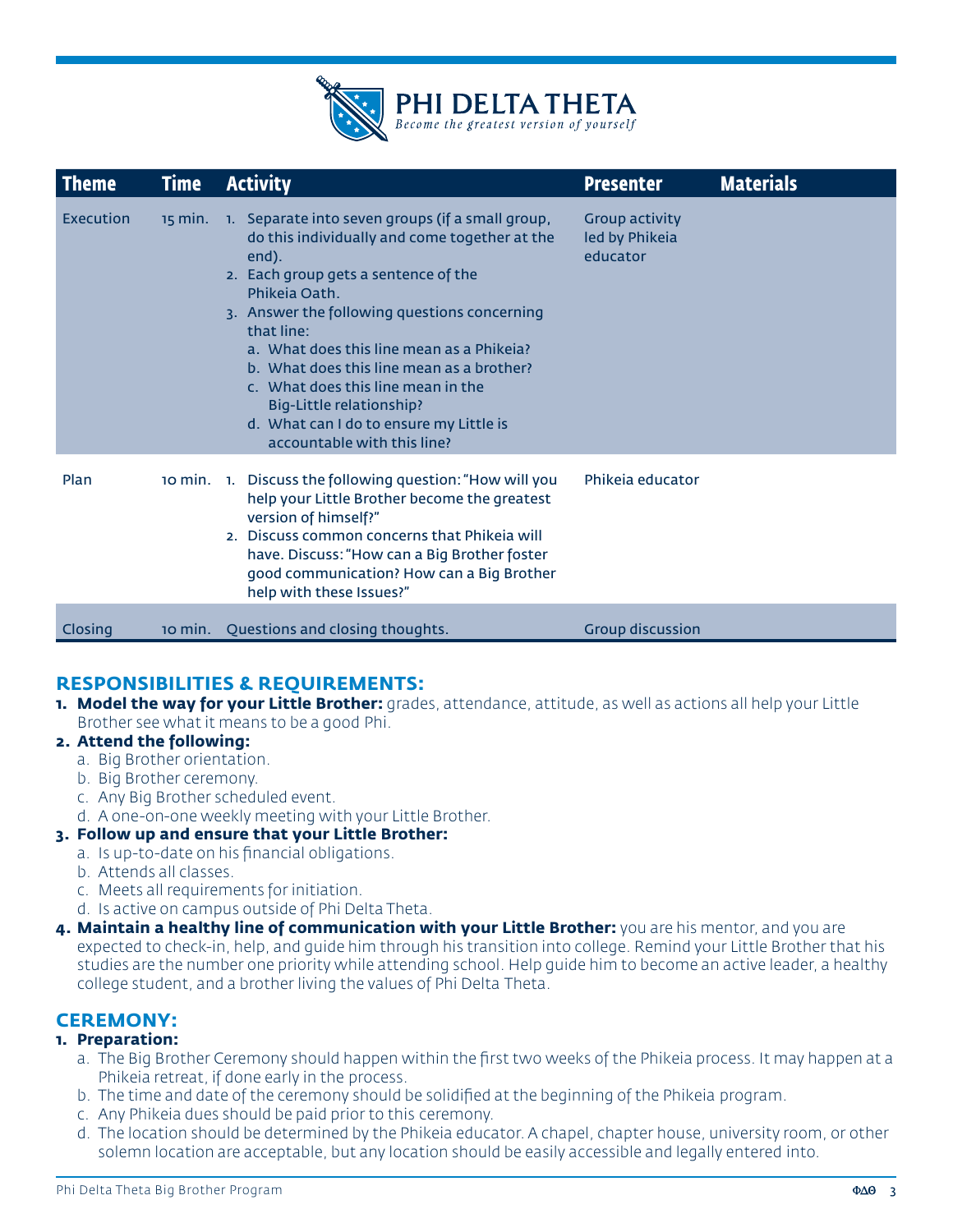

#### **2. Attendance:**

- a. All Big Brothers, Phikeia, and Phikeia educator are required to attend.
- b. All chapter brothers, CAB members, alumni, province president, non-members, and outside guests are welcome to attend since this is an open ceremony.

#### **3. Attire:**

- a. Everyone in attendance should be in formal attire (coat and tie).
- b. If a Phikeia does not have a suit, their Big Brother should help them buy or borrow a suit for the occasion.

#### **4. Supplies:**

- a. Six blue or white candles (three of each or six of one color).
- b. Fraternity flag.
- c. Three printed copies of the Ceremony.

#### **5. Ceremony:**

a. *Phikeias are assembled in an anteroom in preparation for the Big Brother ceremony. The main room is arranged as shown in the diagram, and the candles are lit. The lights should be dimmed slightly. The members of the chapter should stand or be seated off to the side or around the Phikeias in a horseshoe. There should be enough space behind each Phikeia's chair for their Big Brother to stand behind them.* 



b. *The warden leads the new Phikeias into the room as chapter softly sings "Eternal Praise," "Warrior Greeks of Old," or another appropriate song of the Fraternity. Phikeias remain standing in front of their chairs as previously instructed by the warden.* 

#### **PRESIDENT:** "let us pray"

**CHAPLAIN:** "Heavenly Father, direct us in our normal daily living, and may our friendships in Phi Delta Theta continue to enrich these men, and in turn, the entire chapter. Bless these men and their Big Brothers with your eternal guidance as they take the next step in membership in Phi Delta Theta. Grant us all the strength and wisdom to act in a manner to bring honor to ourselves and to the Fraternity. Amen."

**PRESIDENT:** "Please be seated. For the duration of your journey as Phikeias, you will need quides and mentors to teach you the ways and principles of this, our great Fraternity. These men will be your teachers and close friends not simply until your quest for initiation is complete, but for years to come."

"Brother (Phikeia Educator) will now announce the Big Brother pairings."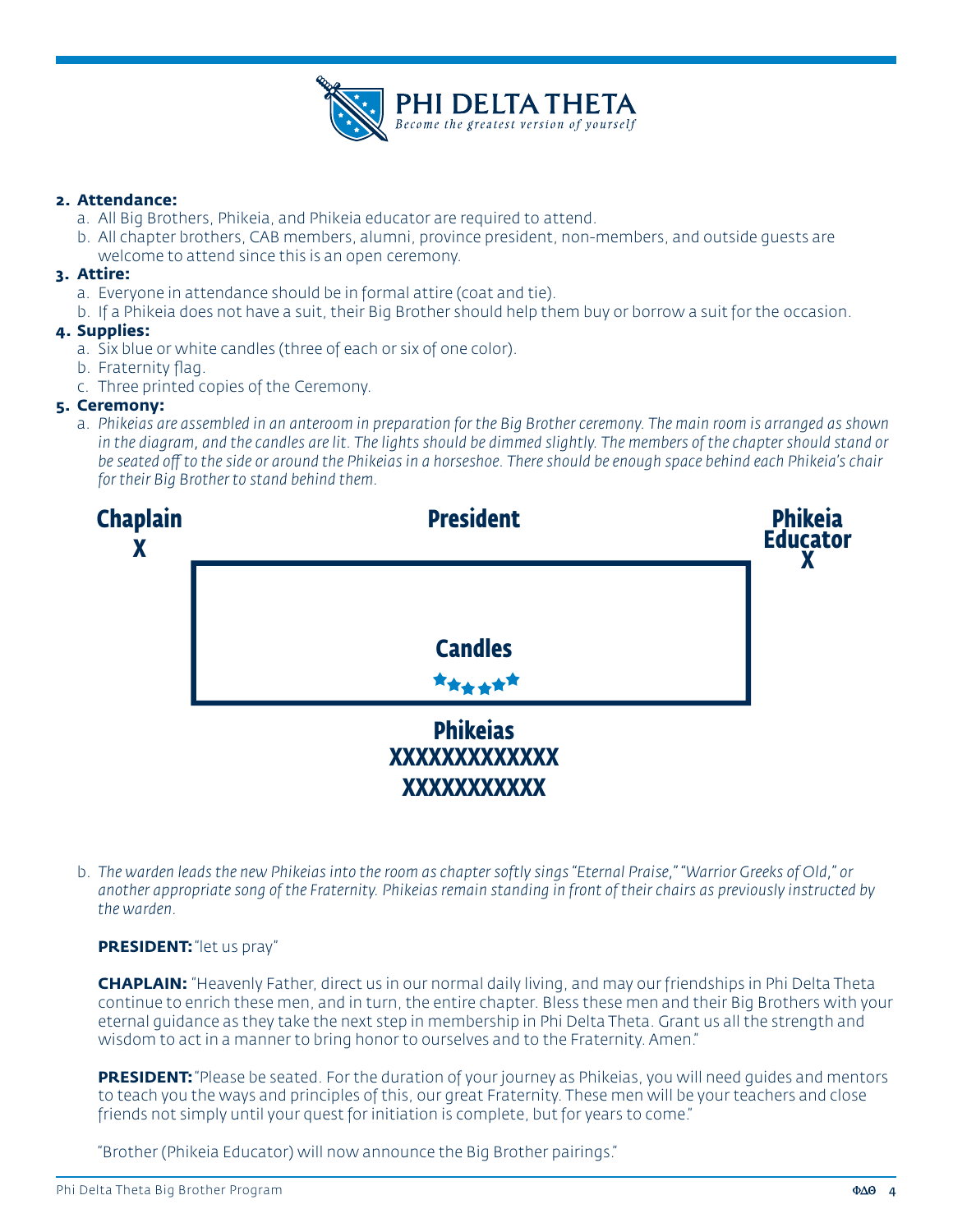

**PHIKEIA EDUCATOR:** "Big Brothers, when I call your name, please step forward and take your place behind your Little Brother."

*The Phikeia educator should read the pairings one at a time.*

**PRESIDENT:** "To formally induct you to the position of a Big Brother of the *(your chapter designation)* Chapter of Phi Delta Theta, you will please stand and repeat the Big Brother Creed after me.

"I (state their names) understand that as a Big Brother... it is my personal responsibility to act... as a mentor, advisor, and friend... to my Little Brother, and that I will share with him... my knowledge of Phi Delta Theta.

I promise to help my Little Brother ... become the greatest version of himself, worthy of being initiated into our great Fraternity ... I will pass on to him ... the principles of friendship, sound learning, ... and rectitude, ... and I will instill in him ... a sense of personal responsibility, ... not only through the wisdom of my words, ... but through the integrity of my actions ... I am my brother's keeper."

#### *Slight pause.*

**PRESIDENT:** "Brothers, you have heard these men recite the Big Brother Creed, committing their knowledge and guidance to the success Phikeias. What say you?"

**CHAPTER MEMBERS RESPOND:** "We are witnesses."

**PRESIDENT:** "Phikeias of the *(your Chapter designation)* Chapter of Phi Delta Theta, throughout your journey, your Big Brothers will not only aid and assist you in fraternal and scholarly matters, but they will also celebrate the joys and bonds of brotherhood with you. Let their guidance and experience be a resource as you continue on the path to full membership in Phi Delta Theta.

**CHORISTER:** *leads the chapter in a song, followed by individual congratulations to each Little Brother and Big Brother.*

- c. Once the ceremony has concluded you may choose the end the evening with a 'Pass the Gavel' or 'Proud to Be.'
- d. After the ceremony, the group should go to a pre-scheduled activity like a varsity sports event or a social event just for the Big Brothers and Little Brothers. A list of events is followed in this program:

#### **Big Brother Night:**

The night of the Big Brother ceremony is a high-risk night across all of fraternity life due to over consumption of alcohol and high-risk events. To avoid these activities and prevent risk, here is a list of activities that the chapter can take part in that should be planned by the risk prevention chairman as well as the Phikeia educator. As a reminder, alcoholic beverages are prohibited at Phikeia events, ceremonies, and programming.

- "Family" dinner: a shared meal at the chapter house, a brother's house, on campus, or at a restaurant with a "family" or all the Big-Little pairings is a great way to celebrate the ceremony and bond as friends, brothers, and family.
- "Family Tree" introductions: introduce your Littles to their generations of Phi Delta Theta Big Brothers. This is a great reason for alumni to come back and introduce themselves to the newest class.
- "Family" Feud: make teams of families or Bigs and Littles to compete in Family Feud. Keep the questions related to Fraternity and Sorority Life on campus, campus facts, Phi Delt topics, or fun facts about chapter brothers and Phikeia. This is a great way to keep information fresh with brothers and educate new members.
- Host a keynote speaker: your campus fraternity and sorority life advisor, CAB chairman, province president, an alumnus, or another speaker that could talk about the bonds of brotherhood, mentorship, or a related topic can really set the tone for the Phikeia Program and show the new members they made the right decisions to join Phi Delta Theta.